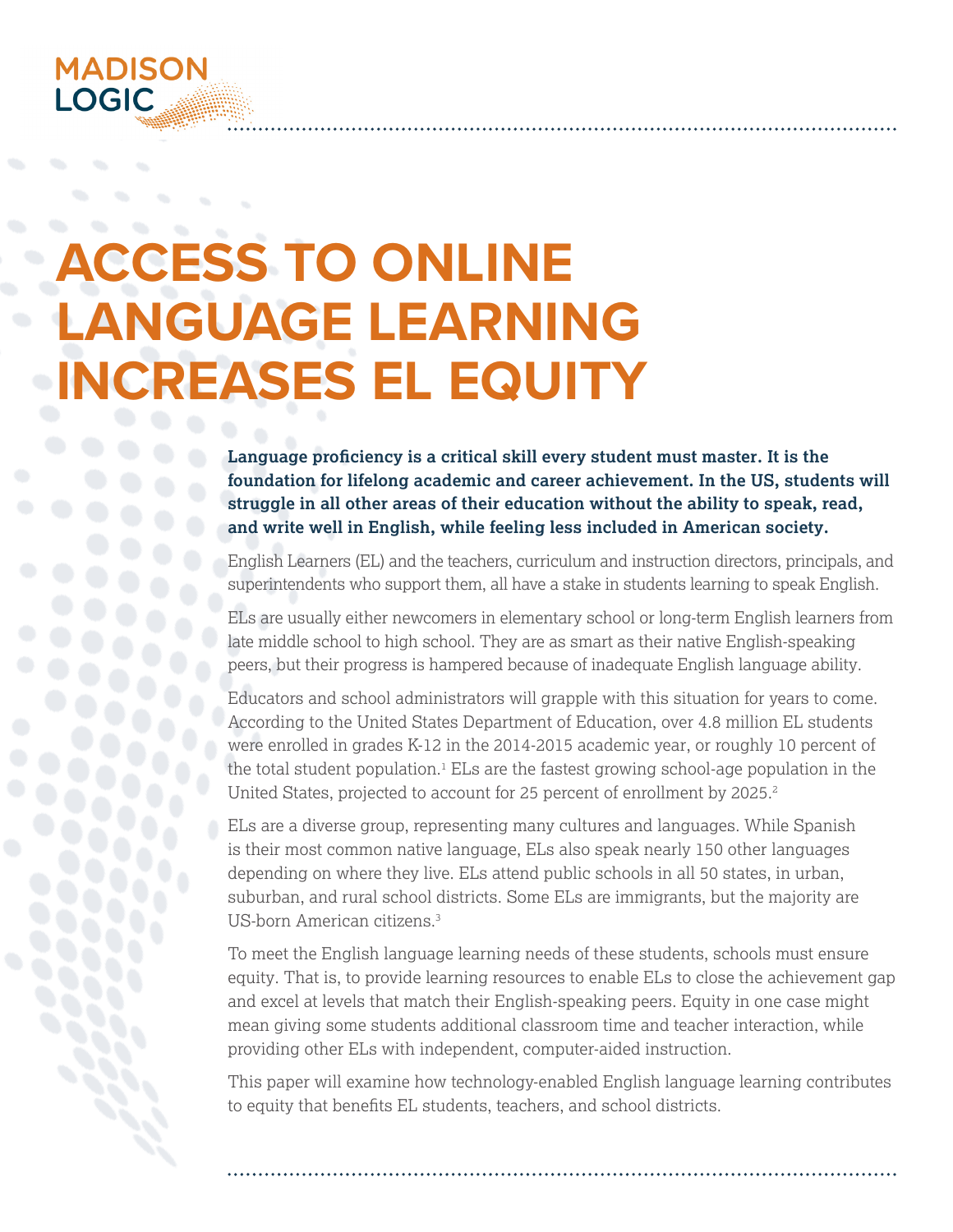

#### **IMPACT OF DEFICIENT LANGUAGE LEARNING AND SUPPORT**

Individuals and communities rely on sharing a language to join in activities, exchange ideas, hone social skills—and give learning the chance to flourish.

In the US, English language learning is the focus for every school district committed to student equity.

In districts where language learning falls short or is not robust, both EL students and their dedicated teachers will feel the effects:

*As teachers and districts struggle with their own frustrations and limitations to provide equity to their EL students, language learning technology is opening new doorways to academic success*

- **Insufficient training.** A study from the National Academies of Sciences, Engineering, and Medicine revealed that educators of EL students do not get the proper training to meet their social, emotional, and education needs.<sup>4</sup>
- **Inadequate resources.** The National Education Association found that "current school resources are inadequate" and that many EL students receive "English as a Second Language classes with little or no support for academic content, and a diminishing number receive primary language instruction."5
- **A sense of exclusion.** ELs unable to communicate confidently will naturally feel left out from the learning process. This sense of isolation helps widen the achievement gap and makes it harder to form lasting bonds with their fellow English-speaking students.
- **Higher poverty levels.** The EL population that needs the most help often receives the least. Colorín Colorado, an educational service for K-12 educators, found that "Nearly 60% of ELs nationwide are from low-income families in which parents have 'disproportionately' limited levels of education."6
- **Lower graduation rates.** According to an analysis of data from the Department of Education by NPR, "Only 63 percent of [ELs] graduate from high school, compared with the overall national rate of 82 percent."7
- **Decreased community involvement.** An article on HotChalk Education Network says, "As English Language Learners of all ages work to improve both their content knowledge and English language skills, they engage meaningfully with their communities in a number of ways."8 Hence, ELs who lack language skills are less likely to participate in their community and interact with their neighbors, fellow citizens, and local businesses.

As teachers and districts struggle with their own frustrations and limitations to provide equity to their EL students, language learning technology is opening new doorways to academic success. Let's see how.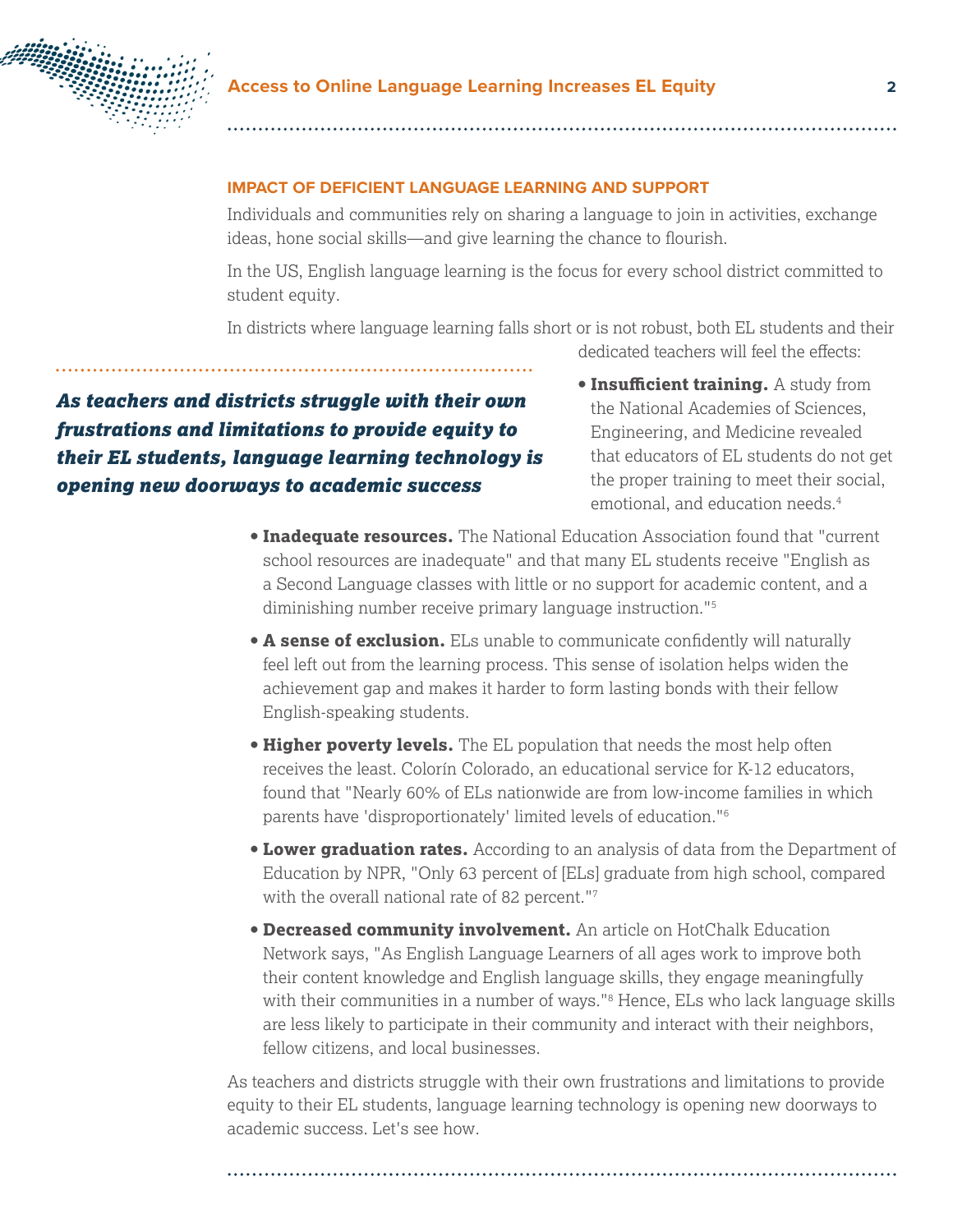

#### **EDTECH FOR LANGUAGE LEARNING SUPPORTS EQUITY**

Technology continues to have a growing and profound impact on teaching and learning.

Indeed, tech-enabled language learning tools are key resources that teachers and school districts can use to bring equity to their classrooms and close the achievement gap for their EL students.

Not surprisingly, some educators view the introduction of tech-enabled language tools with caution. They have understandable concerns and questions, such as: How will these tools affect the teacher/student relationship? Are they merely fancy toys that will undermine true learning? Will they lead to the downsizing and even replacement of human teachers?

Rather than a threat, tech-enabled (or EdTech) language learning can improve the learning outcome for EL students and give teachers more time to teach. For example:

- **Empowers teachers.** With EdTech, teachers can decide which language learning situation is best for each EL student. Some students may benefit from blended learning while others may need more personal time with teachers. EdTech facilitates both and gives teachers more control.
- **Greater student engagement.** According to an analyst for CDW-G, a technology solutions provider, "Variations in instructional media allow teachers to focus on teaching and allow students to access the learning process….Students tend to engage and collaborate on projects when technology is made available."9
- **More convenient access to language lessons.** EdTech makes it easier for EL students to access language learning lessons outside of regular classroom hours, accelerating their progress.
- **Greater inclusion.** As EL students rapidly expand their language skills through tech-enabled learning, they will feel more integrated in the classroom and develop stronger attachments to their classmates.
- **Builds stronger communities.** Bilingual students play an integral part in their communities. A report from the Philadelphia Education Research Consortium found: "Strategic school-family-community partnerships are associated with higher levels of academic achievement, improved school attendance, higher graduation rates, greater enrollment in postsecondary education, and more positive attitude toward school."10
- **Facilitates student and teacher interaction.** According to Todd Rose of the Harvard University Graduate School of Education, newer personalized learning models that include some form of online instruction can free "up more time for high-value relationships between the teacher and the student and [between] that student with other students."<sup>11</sup>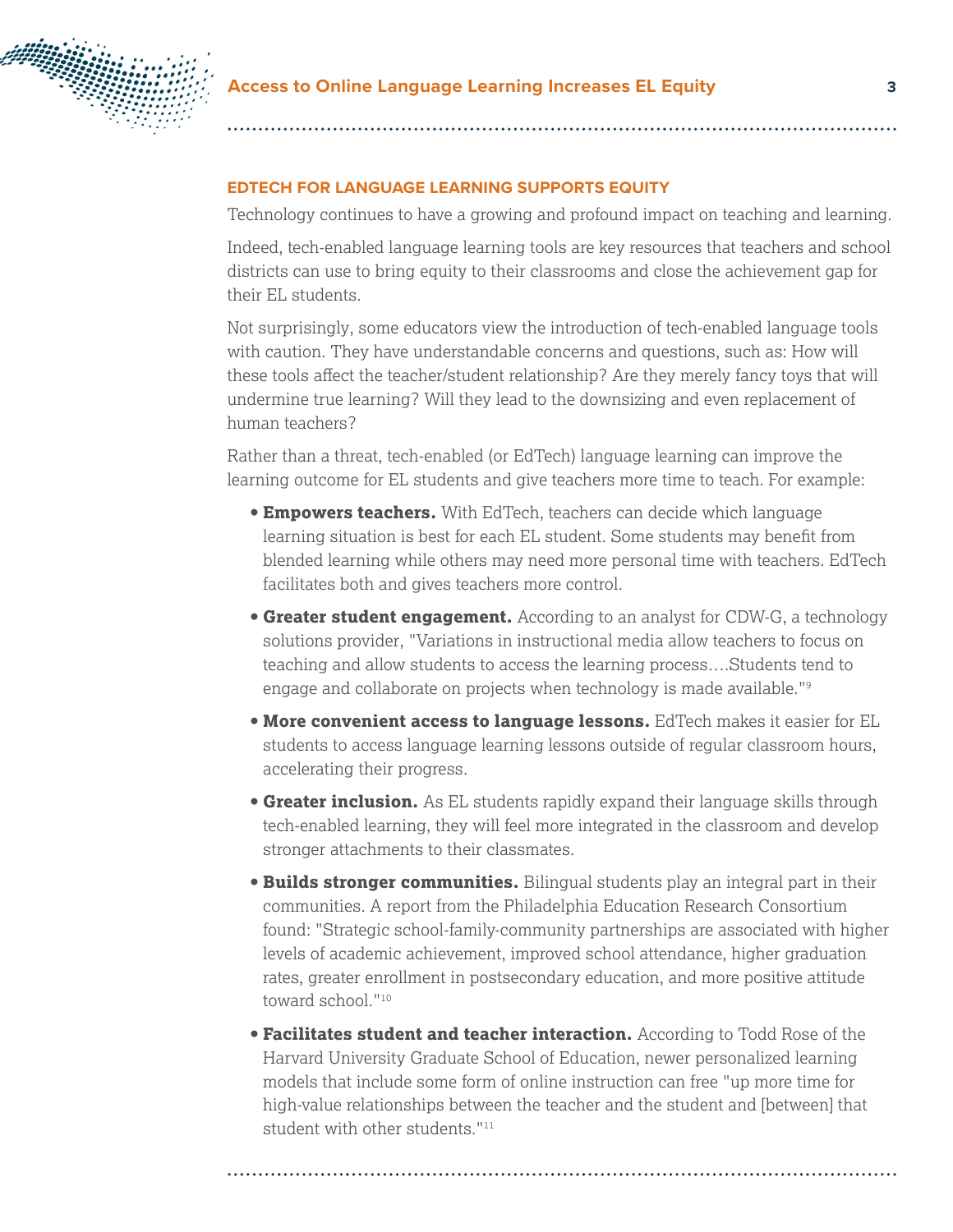

- **Narrows the digital divide.** EL students, especially those in early grades, who use some form of technology to learn language will become more familiar and comfortable with technology, helping them close the digital divide with their monolingual English-speaking peers.
- **Promotes independent learning.** Access to EdTech instruction will motivate some students to pursue learning on their own, complementing and reinforcing

*Rosetta Stone English for Education gives administrators, teachers, and families proven online and offline resources to help students learn English*

classroom-based lessons.

While some schools may be new to tech-enabled language learning, other schools have already seen the benefits gained by their EL student population, teachers, and administrative staff. As more districts turn to EdTech in their quest for equity in their classrooms, it's important to find the right tech tools.

What capabilities and features should be considered? Let's find out.

#### **ROSETTA STONE ENGLISH FOR EDUCATION**

Achieving equity in classroom outcomes for EL students is a challenge for every school. Some ELs may need more one-on-one instructional time with a teacher, while others benefit from self-directed learning. Families are also perfectly positioned to provide students additional support when the right programs are in place.

**Rosetta Stone English for Education** gives administrators, teachers, and families proven online and offline resources to help students learn English, and features:

**Foundational content.** ELs use an award-winning interactive program that develops fundamental English language skills, gets learners speaking immediately, and accelerates the drive toward speaking confidence.

- **Dynamic Immersion.** ELs begin learning and speaking English immediately. Only English is used in the program so students learn to readily adapt to real conversations.
- **Pronunciation assistance.** TruAccent® speech recognition technology guides a learner's pronunciation helping ELs build confidence in their speaking abilities.
- **Live Tutoring.** ELs talk directly and practice their skills with native Englishspeaking tutors in a safe, friendly environment.

**Classroom Builders.** A teachers' library of resources supports a higher degree of EL classroom integration with activity guides to reinforce online content.

- *The Teacher's Guide* expands teachers' instructional reach with complete lesson plans aligned with online lessons.
- *Student Activities* engage learners with differentiated reading passages, comprehension questions, workbooks, memory games, and more.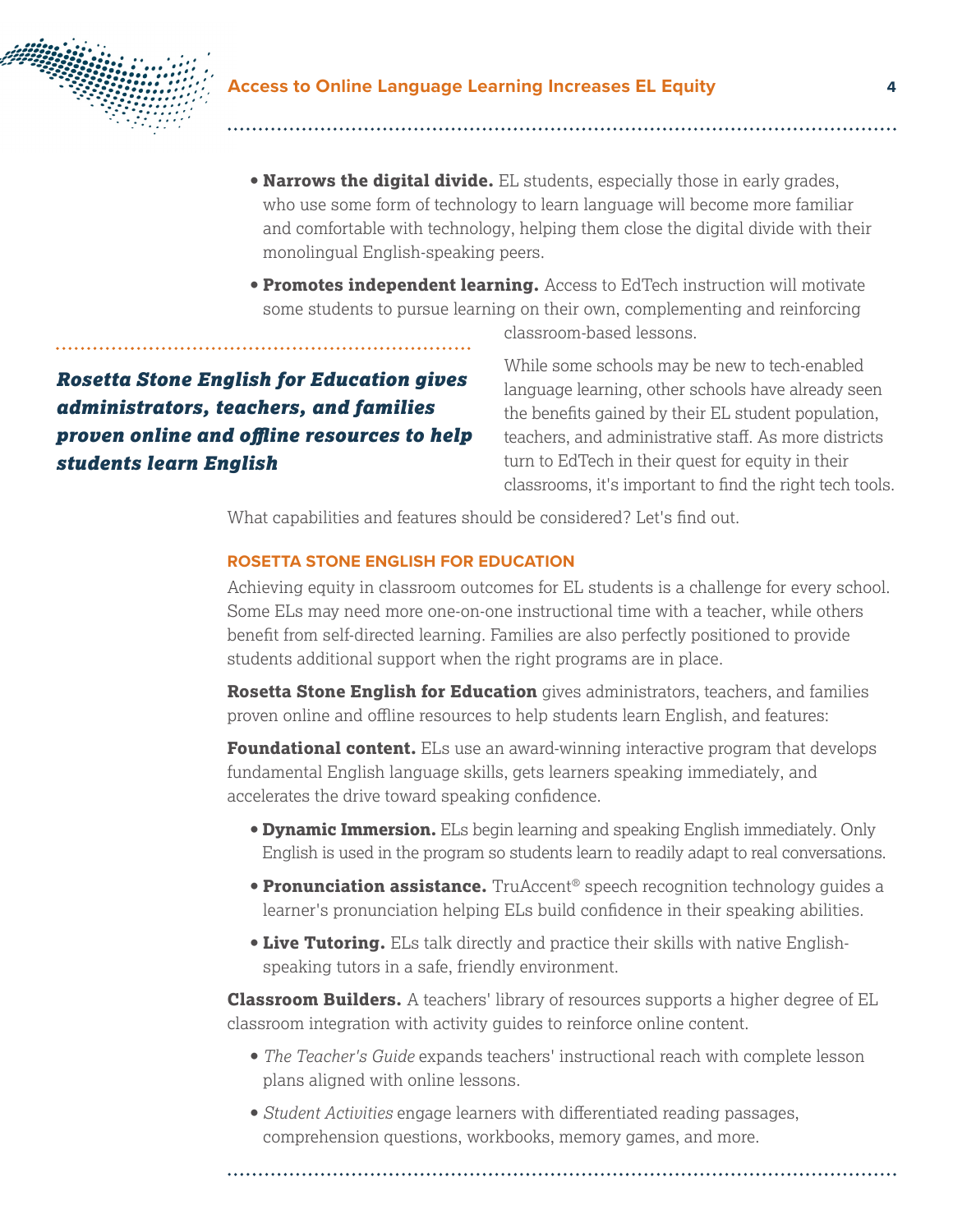

**Implementation and product training.** Training and Services teams work closely with administrators and educators to assist in a successful program launch and to monitor overall progress. One key goal is to implement online programs that will blend effectively with in-class teacher instruction.

**Professional development.** An essential part of the English for Education offering is professional development. Educators have access to training sessions on relevant EL topics.

**Placement and progress test for Grades 6-12.** Students complete an online assessment that teachers use to identify each EL's best starting point in the program. This leads to better learning outcomes.

**Family connection resources.** Resources include weekly language learning activities students and families can do together, monthly webinars in Spanish about family support for ELs, and best practice tips for teachers to increase family engagement in classroom activities.

**Access to The Bridge.** Teachers exchange ideas, ask questions, and share best practices in this favorite K-12 online customer community where language teachers connect with each other.

When a school or district chooses English for Education, additional EdTech features further support the drive toward English language learning equity.

- **Administrator tools.** Easy-to-understand reporting tools allow teachers to track and measure student and group progress quickly.
- **Mobile apps.** EL students can practice and learn their lessons, inside and outside the classroom, with Rosetta Stone mobile apps for portable digital devices.
- **Anytime/anywhere accessibility.** ELs can access their lessons at any time and in any location—in the classroom, at home, in a wired hotspot—and on almost any digital device, ensuring steady and sustained progress in their language proficiency.
- **Flexible solutions.** Schools can get language training programs customized to meet their particular needs and challenges for the best use of district-wide resources.
- **Scalable programs.** Districts and schools can scale a program easily to serve the greatest number of ELs in the most efficient way possible.
- **Wide language choice.** Rosetta Stone offers up to 24 languages for school instruction, including English, Spanish, French, Mandarin, Portuguese, and many more to accommodate today's diverse EL population. This enables teachers to learn a language spoken by their students' families.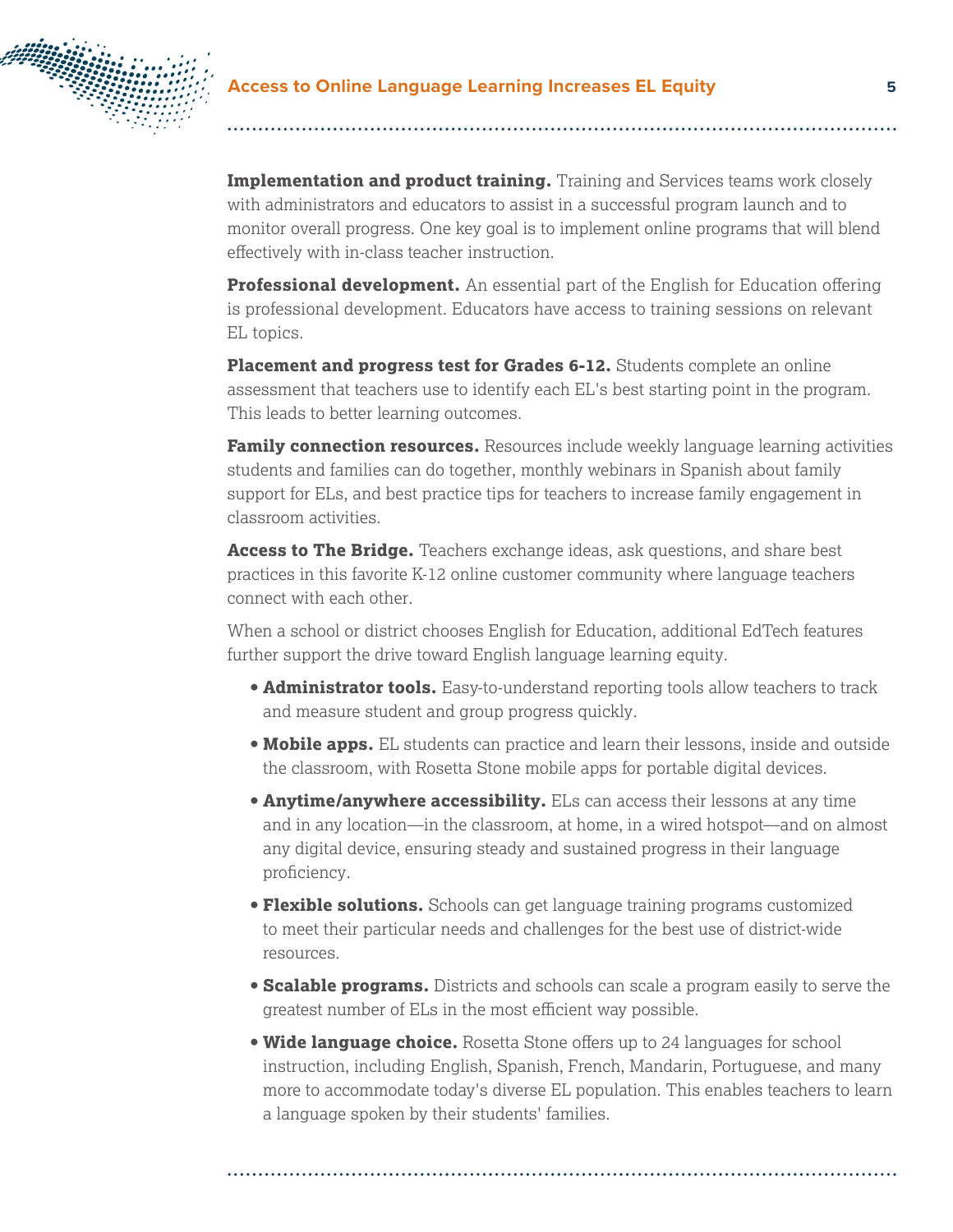

Rosetta Stone can provide customized eLearning language programs to add equity to the learning potential of EL students. Let's look at how these solutions are being implemented in the nation's schools.

#### **BOOSTING EL STUDENT ACHIEVEMENT**

With 23 schools in the district, Bullitt County Public Schools (BCPS) in Kentucky had seen its EL student population surge. Even so, they didn't see the need to hire full-time EL personnel at each school.

District officials were perplexed, though. How could they serve the needs of their burgeoning EL student body given resource constraints—and where the schools were spread out over a wide geographic area?

BCPS needed a scalable language learning program that could support ELs through independent study with a response-to-intervention (RTI) learning approach. The solution

# *"I believe that without the Rosetta Stone solution we would not have seen success with our EL students during the…academic year."* <sup>12</sup>

*Greg Schultz, Assistant Superintendent, Bullitt County Public Schools*

would have to be affordable and improve English-proficiency testing scores to meet the adequate yearly progress requirements mandated by the then-followed No Child Left Behind Act.

BCPS chose an independent-study model from Rosetta Stone. ELs would now be

required to spend 30 to 40 minutes a day, five days a week, working through lessons from Rosetta Stone. ELs would also attend language labs through the day, assisted by school personnel.

After implementing the program, BCPS recorded these results:

- 57.3 percent increase from the previous year in WIDA ACCESS for the composite scores of ELs
- Top 10 percent of learners improved their ACCESS composite scores by more than 200 percent
- Annual savings of over \$550 per EL, providing an ROI of over 65 percent

According to Greg Schultz, assistant superintendent, student learning division, of Bullitt County Public Schools: "I believe that without the Rosetta Stone solution we would not have seen success with our EL students during the...academic year."<sup>12</sup>

#### **ENHANCING EQUITY AT YOUR SCHOOL**

As the EL population continues to rise, educators and school districts will need to find new, effective ways to meet their educational requirements and, at the same time, invest their district resources wisely.